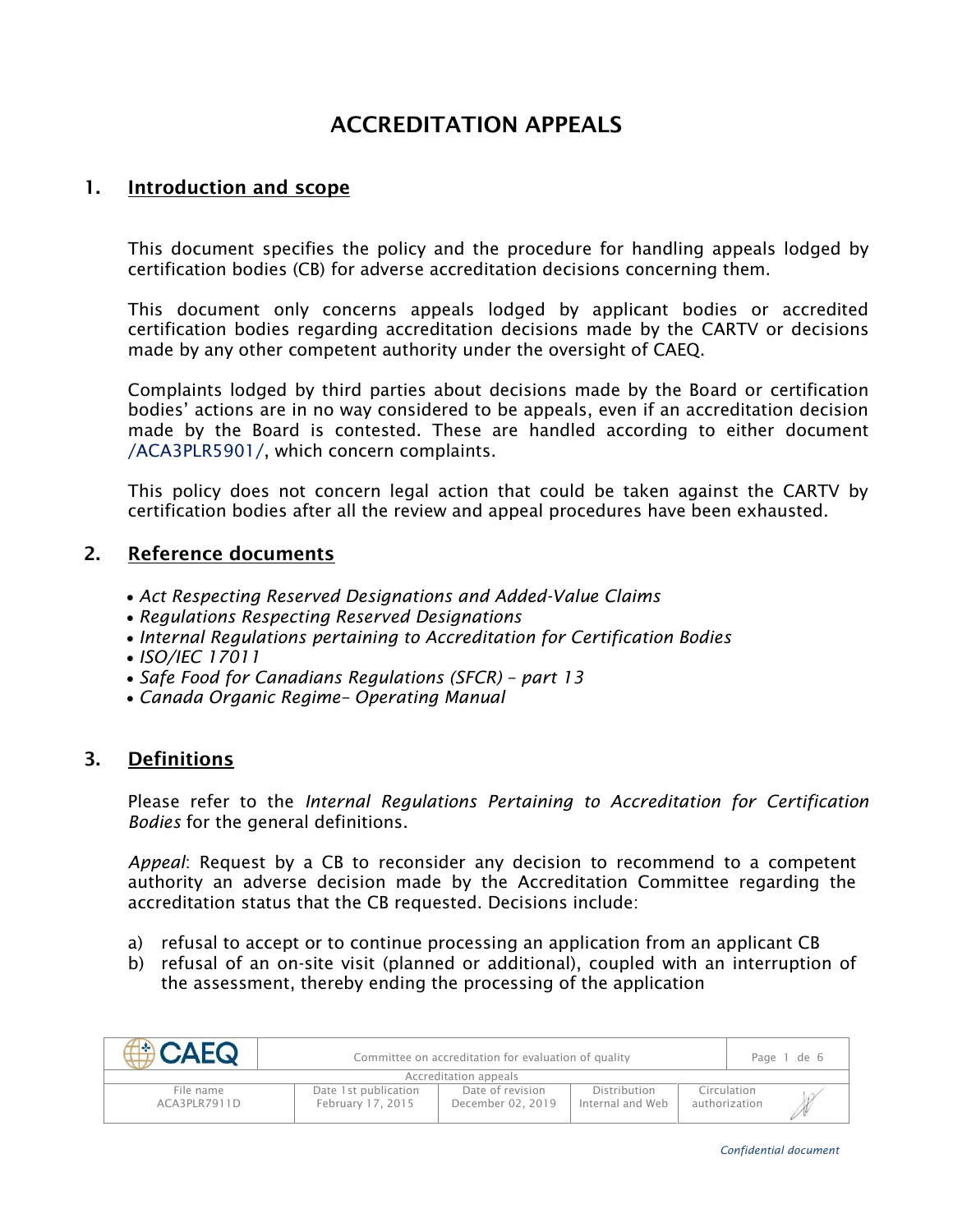- c) refusal to change the scope of accreditation
- d) reduction of the accreditation scope following an adverse evaluation
- e) suspension or withdrawal of an accreditation

#### 4. Access and distribution

This document is distributed or made available to all members of the CARTV Board, members of the accreditation Committee, the personnel involved in the accreditation process as well as other interested parties.

#### A. Policy

#### 1. Principles

A certification body may appeal an accreditation decision made by the Board or another competent authority who's CAEQ monitors the accreditation in the categories of adverse decisions that are admissible for an appeal, according to this policy or the policy of the competent authority.

The certification body that appeals a decision must submit a written request for this purpose to the CAEQ's management, accompanied by the reason that justifies it with any supporting documents

Set fees are charged to certification bodies that make an appeal according to the current fee schedule. The fee applies to one decision at a time. These fees must be paid when the appeal is lodged.

The CAEQ is responsible for gathering and verifying all necessary information to validate the appeal. Should the CAEQ consider the appeal to be admissible, the appeal decision will then be pending.

The CAEQ's management shall ensure that the appeal is handled in accordance with the procedure described in this document or by the competent authority requirements and all decisions at all levels of the handling process for appeal are made by the CAEQ in a timely manner.

#### 2. Authority appointed to hear appeals

The CARTV's Board constitutes an Appeal Committee that has the responsibility of handling accreditation appeals as a decision-making body. This Committee has been provided with the terms of reference and rules /IN1RG3401/ adopted by the Board. The

| ACAFO                     | Committee on accreditation for evaluation of quality |                                       |                                  |               |             | Page 2 de 6 |
|---------------------------|------------------------------------------------------|---------------------------------------|----------------------------------|---------------|-------------|-------------|
| Accreditation appeals     |                                                      |                                       |                                  |               |             |             |
| File name<br>ACA3PLR7911D | Date 1st publication<br>February 17, 2015            | Date of revision<br>December 02, 2019 | Distribution<br>Internal and Web | authorization | Circulation |             |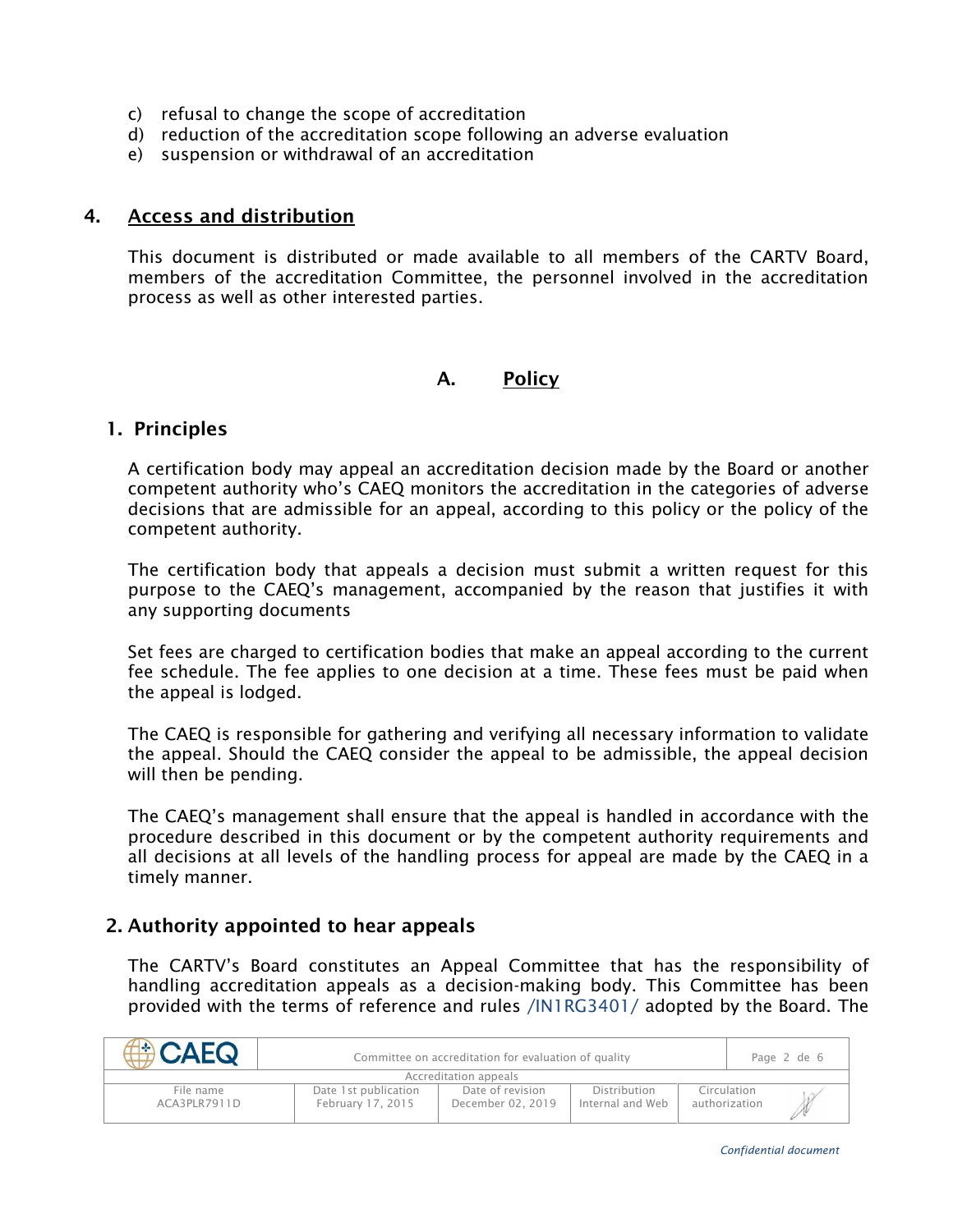committee is made up of people who have not been involved in the activities in relation with the accreditation decision

The decisions made by the Appeal Committee at the end of its members' deliberations are final.

When the appeal concerns the Accreditation Committee's recommendation sent to a competent authority other than the Board, the certification body may lodge a new appeal with the concerned competent body that has made the decision.

# 3. Follow-up of the Appeal Committee's decision

The CAEQ Secretariat shall immediately inform the certification body making the appeal of the Appeal Committee's decision as well as the arrangements that it must make. In case this option exists, the appealing certification body shall also be informed of the possibility to appeal to any other authority.

• *Note: Any certifier, who has applied for CFIA accreditation or holds an accreditation number issued by the CFIA, may request that the CFIA reviews the decision in accordance with the provisions of the SFCR and Canada Organic Regime Operating Manual.*

The Board or any other competent authority concerned as well as the Accreditation Committee shall be immediately informed of decisions made by the Appeal Committee.

Following the appeal decision, if the certification body intends to take legal action because it believes that its rights have been infringed, since the original decision has been maintained, the CARTV and the certification body must first consider using the services of an arbitrator, whose decision will bind both parties.

#### 4. Corrective measures to be made to the CAEQ's quality management system

If an initial decision made by the Board or any other Competent Authority is overruled upon appeal, it must be determined if the CAEQ or the Accreditation Committee was negligent in the evaluation and decision process. If this is indeed the case, the nature of required corrections will be recorded as corrective actions and treated as such to to prevent recurrence. A verification of all the appropriate actions within the deadlines prescribed by this document is carried out during the internal audit of the CAEQ.

| ACAFO                     | Committee on accreditation for evaluation of quality |                                       |                                  |  |                              | Page 3 de 6 |
|---------------------------|------------------------------------------------------|---------------------------------------|----------------------------------|--|------------------------------|-------------|
| Accreditation appeals     |                                                      |                                       |                                  |  |                              |             |
| File name<br>ACA3PLR7911D | Date 1st publication<br>February 17, 2015            | Date of revision<br>December 02, 2019 | Distribution<br>Internal and Web |  | Circulation<br>authorization |             |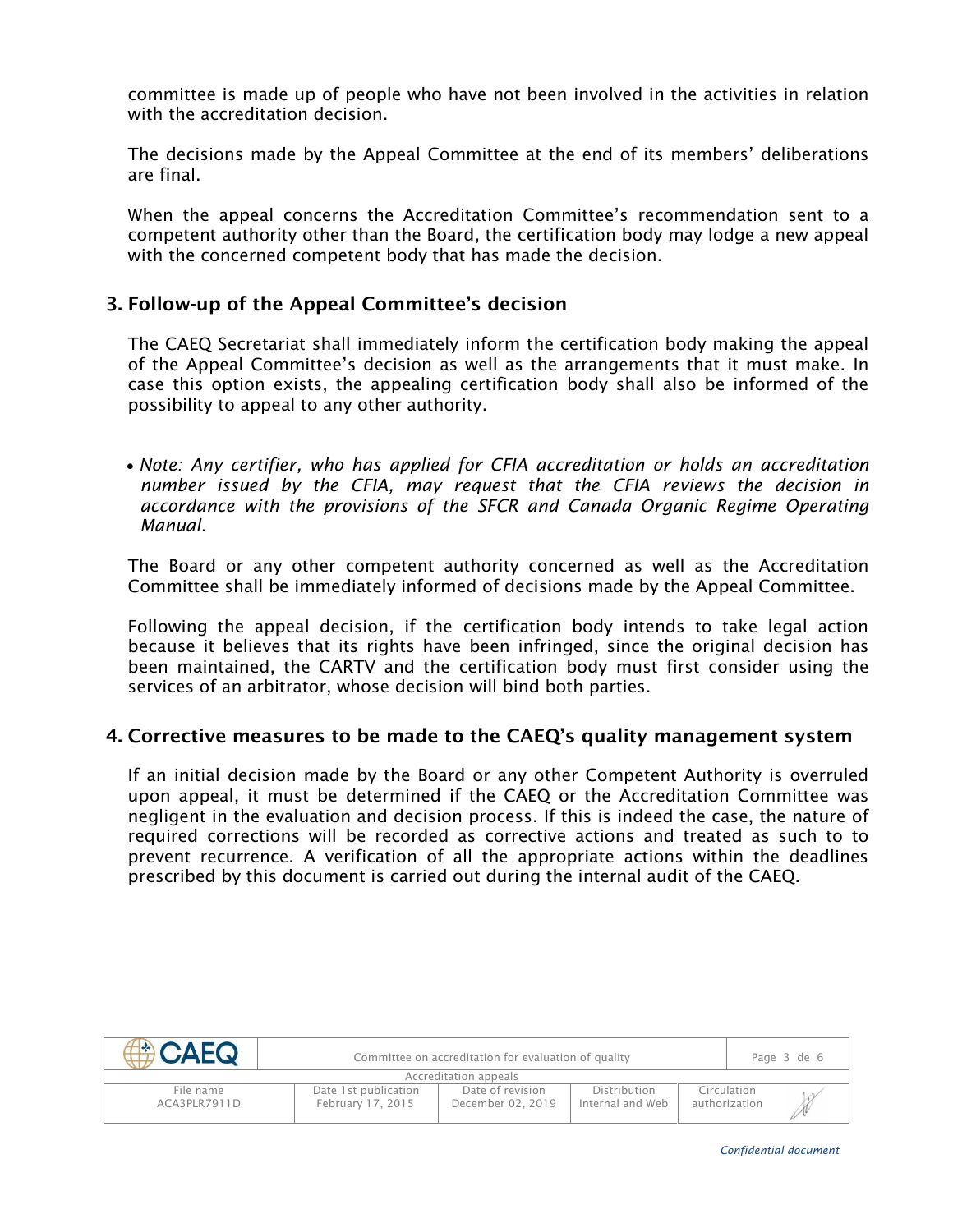# B. Procedure

If the CAEQ is mandated to oversight a certification body accredited by another competent authority than CARTV and if there is a different procedure for handling appeals, the CAEQ will comply with the requirements of the competent authority. *(ex: CFIA, European Union, SENASICA …).*

# 1. Submission of appeal

All appeals must be in writing /ACA7FE7910/ and be sent within 30 days of the date of notification of the decision being appealed.

On request to the CB that has been the subject of an unfavorable decision The Accreditation Director or the Conformity Evaluation Officer shall send a copy of instruction /ACA4IN7910/.

In order to get the appeal heard, the CB must:

- a) Pay the appeal charges according to the fee schedule established by the CAEQ or any other competent authority (if applicable);
- b) Mention in its correspondence all the arguments on which it is based in order to revoke the decision;
- c) Include any document that would accompany the arguments supporting the appeal.

#### 2. Acknowledgment of receipt

When all conditions have been met before the deadline for lodging the appeal, Accreditation Director forwards a written acknowledgment of receipt to the appellant CB indicating whether or not the appeal was deemed admissible. At this step, he may request additional information or document.

For an appeal to be deemed valid, it must be justified by an argument of procedural error, error of interpretation or inconsistency with previous decisions of the Accreditation Committee, Board or the competent authority if applicable.

The Accreditation Director or the Conformity Evaluation Officer shall send the acknowledgment of receipt no later than two weeks after the date of receipt of the request for appeal. When the appeal is deemed to be valid, the **Accreditation Director** prepare a progress report to communicate the date on which the appeal hearing is scheduled, as well as other available information.

| ACAFO                     | Committee on accreditation for evaluation of quality |                                       |                                  |                              |  | Page 4 de 6 |
|---------------------------|------------------------------------------------------|---------------------------------------|----------------------------------|------------------------------|--|-------------|
| Accreditation appeals     |                                                      |                                       |                                  |                              |  |             |
| File name<br>ACA3PLR7911D | Date 1st publication<br>February 17, 2015            | Date of revision<br>December 02, 2019 | Distribution<br>Internal and Web | Circulation<br>authorization |  |             |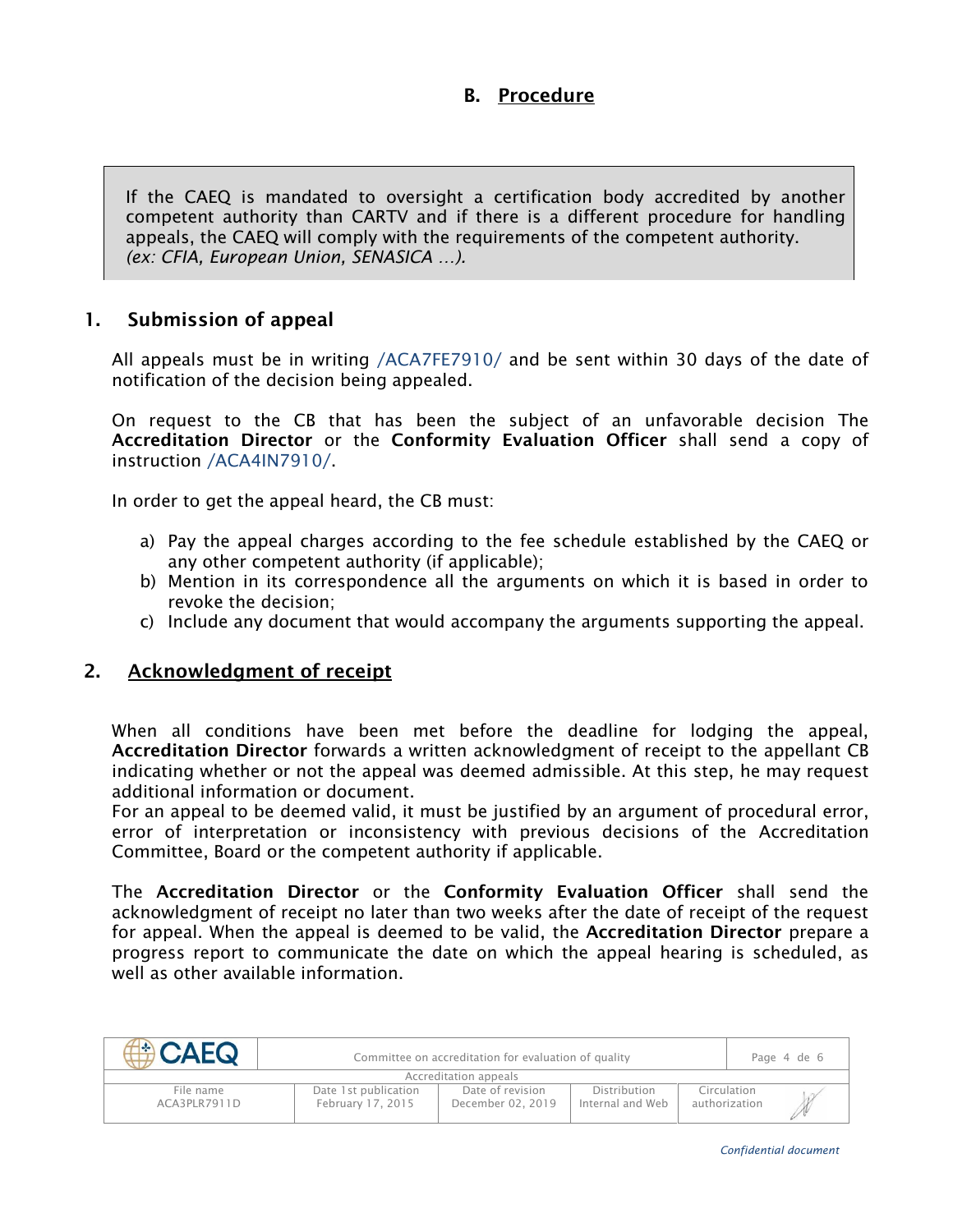# 3. Preparing for the appeal hearing at CARTV

In preparation for the hearing of the appeal, the CARTV CEO shall ensure that:

- a) The Appeal Committee shall be convened not more than four weeks after the date of the acknowledgment of receipt;
- b) All documentation transmitted by the appellant CB is forwarded to the Appeal Committee;
- c) A copy of the internal records concerning the taken decision shall be transmitted to the Appeal Committee;
- d) The Accreditation Director or the Secretary of the accreditation committee and, if necessary, a member of the assessment team are invited to participate in the hearing of the appeal in order to provide explanations to the Appeal Committee.

# 4. Holding of the hearing

The meeting of the Appeal Committee may be conducted through a face-to-face meeting or conference call.

The Committee's deliberations must address the value of the arguments submitted by the appellant CB in order to revoke the original decision, or not.

Procedures used during the meeting to reach a decision must be in accordance with the General Rules of the Appeal Committee as set out in document /IN1RG3401/.

# 5. Letter of decision

The Accreditation Director shall notify the appellant CB of the decision within two weeks of the date of the hearing. The minutes of the meeting of the Appeal Committee must first have been adopted by the members of the Committee.

In the letter sent, the appellant CB must be informed:

- the reasons for the dismissal of the appeal or the arguments of the Appeal Committee to cancel the decision, whichever comes first;
- the consequences of the Appeal Committee's decision at the accreditation level;

| <b>E</b> CAEQ             | Committee on accreditation for evaluation of quality |                                       | Page 5 de 6                      |                              |  |  |  |
|---------------------------|------------------------------------------------------|---------------------------------------|----------------------------------|------------------------------|--|--|--|
| Accreditation appeals     |                                                      |                                       |                                  |                              |  |  |  |
| File name<br>ACA3PLR7911D | Date 1st publication<br>February 17, 2015            | Date of revision<br>December 02, 2019 | Distribution<br>Internal and Web | Circulation<br>authorization |  |  |  |